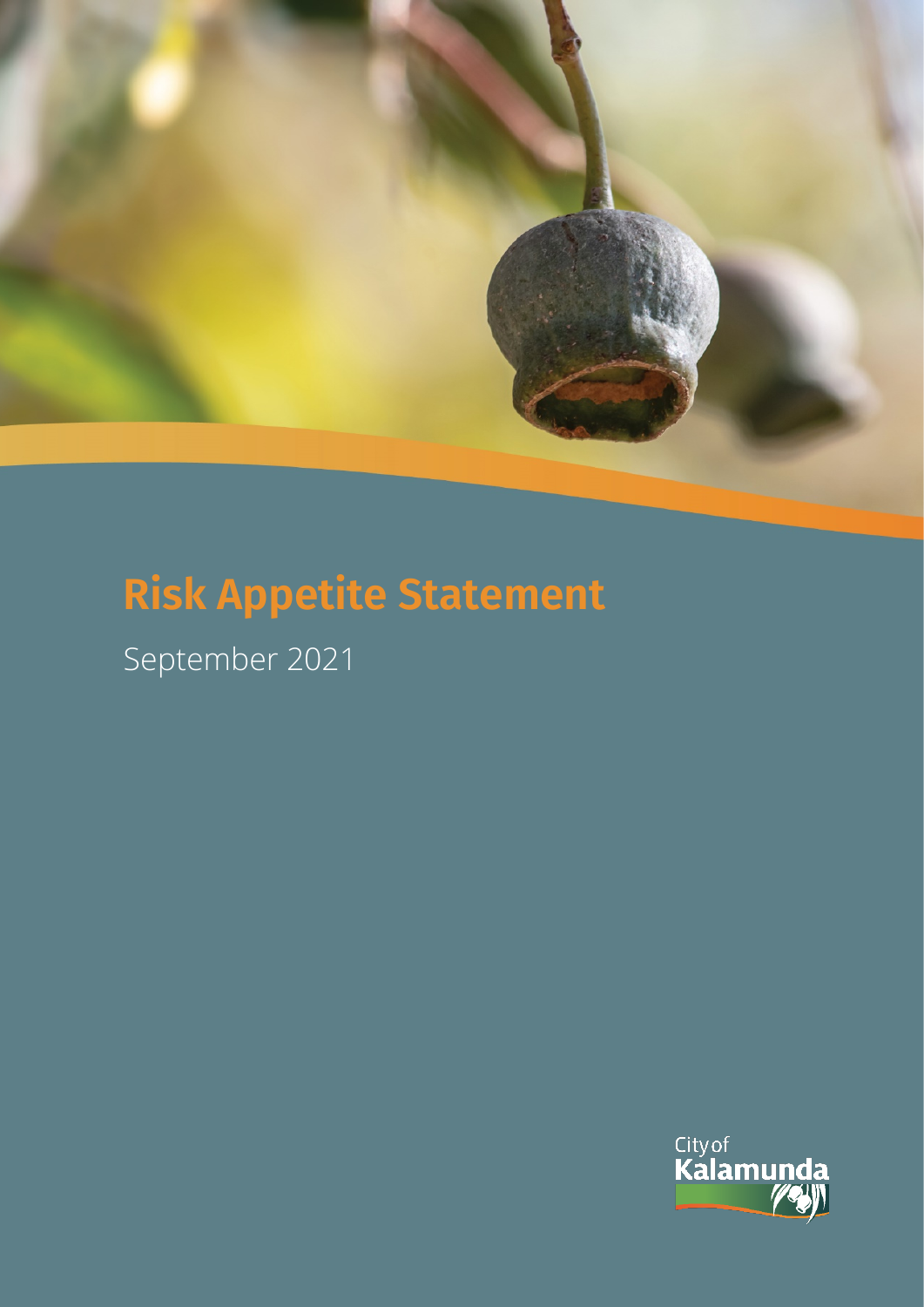## **City of Kalamunda Risk Appetite Statement**

#### **Intent**

Risk Management is a core component of corporate governance and an integral part of contemporary management practices. The aim of the plan is to ensure that the City makes informed decisions in terms of its strategies and operations ensuring that risks and opportunities are appropriately considered.

#### **Purpose**

The City of Kalamunda is strongly committed to risk management as part of its corporate governance framework. The City's Risk Management Strategy is focused on ensuring that the City makes informed decisions in terms of its strategies and operations ensuring that risks and opportunities are adequately considered.

#### **Risk Appetite**

Risk Appetite relates to the amount and type of risk that the City is willing to take in order to achieve its strategic objectives.

The City's overall risk appetite is "risk averse''. When discussing risk appetite, acceptable tolerances will be defined using the following terminology:

- Low tolerance
- Moderate tolerance
- High tolerance

The City's culture is focused on innovation and continuous improvement, and delivering innovation and focusing on opportunities to enhance service delivery carry risk. What is important is that the City takes calculated risks by ensuring that risks are properly identified, evaluated and managed to ensure that risk exposure is acceptable.

The City's risk appetite is generally higher when it can be demonstrated that the benefits created through innovative concepts outweigh the associated risks.

The City's Risk Appetite is assessed against the main areas of risk consequence expressed within the Risk Management Plan.

#### **Health and Safety**

The City has a low appetite for workplace injury to employees and contractors, acknowledging that the nature and diversity of work undertaken may result in minor injuries. Work safety practices are subject to ongoing review and there is no tolerance for employees not following safe work practices. There is acceptance that manual activities and operation of plant and machinery by field staff incurs higher risks of injury than office based staff and as such the City has Low Appetite for unmitigated Health and Safety risks.

The City's safety management practices are designed to proactively identify and control workplace hazards and there is a low appetite for the non-effective use of this process.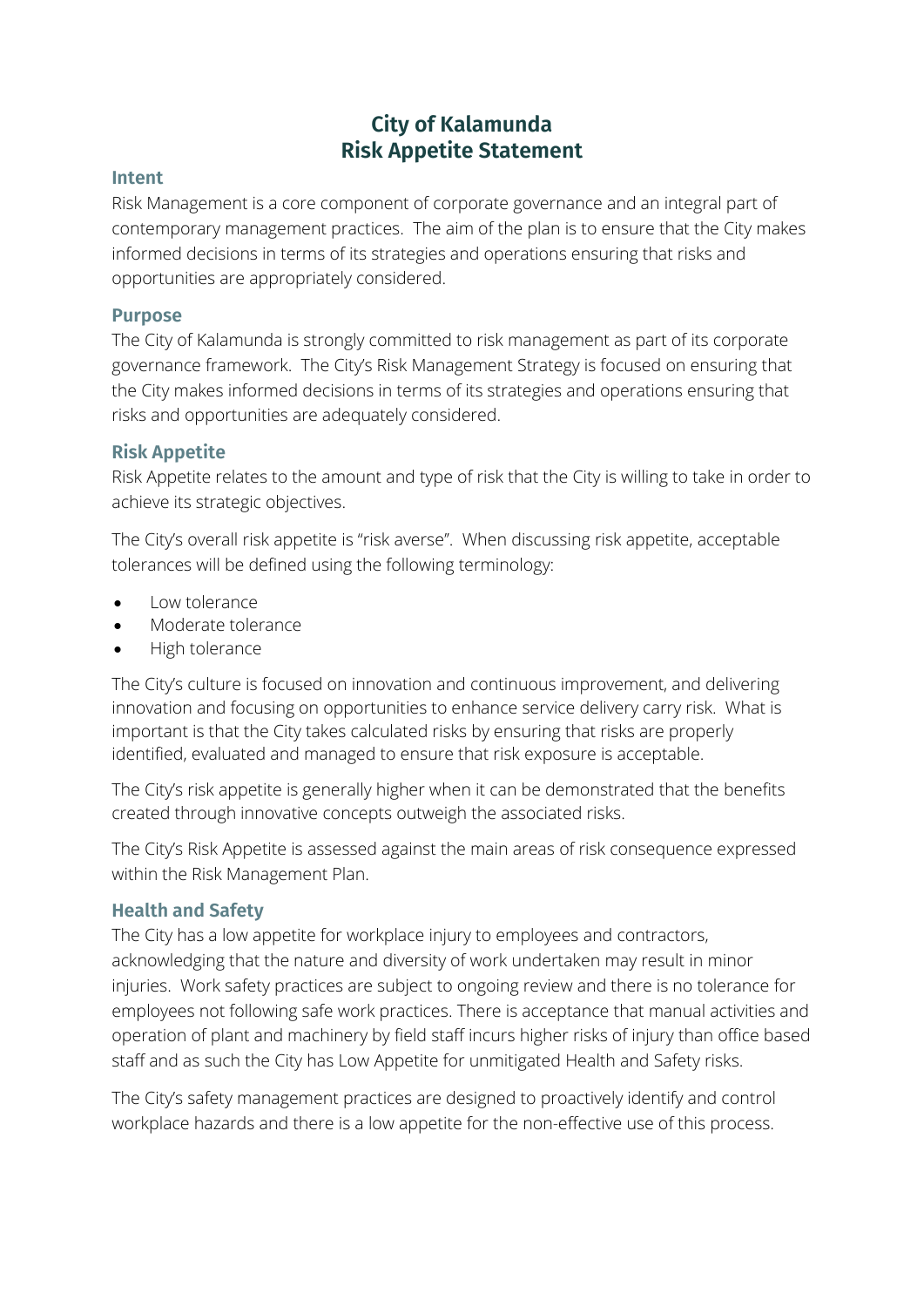In the event of injury or near miss, these events are to be reported as soon as practically possible in order to provide appropriate support and to reduce the opportunity for reoccurrences.

There is also a low appetite for incidents that are reasonably foreseeable and issues that may impact public safety that do not have risk assessments and mitigation plans in place. The City carries out routine inspections of land and public areas under the City's care and control and facilities in order to identify potential hazards, with mitigation works carried out according to the risk. Public notifications of potential hazards are also prioritised and scheduled according to the risk.

#### **Financial**

The City has a low appetite for any actions that are known, or upon reasonable investigation, ought to be known, to unacceptably threaten the long term financial sustainability of the City. So as to achieve financial sustainability, the City may undertake investigation into alternate revenue streams hence there is a moderate appetite for activities that are likely to provide economic and revenue growth opportunities.

The City's Investment Policy outlines the risk appetite which is aligned with Local Government Legislative requirements. Focus is on maintaining liquidity, for which there is a low appetite to risk.

Materiality will be a guiding principle in assessing financial risk appetite.

#### **Reputational**

The City has a low appetite for theft, fraud or misconduct by employees, Elected Members or external parties for which the City is vicariously liable.

The City has a low appetite for actions or activities that have a sustained adverse impact on the City's reputation, where those risks are avoidable through the application of good governance and practices.

The City regards customer service as vitally important and the appetite for inaccurate and untimely advice is low.

### **Operational**

The City has a low appetite for emergency service disruptions exceeding one business day relating to public health and safety. There is a low appetite for ongoing disruption to other core services that provide direct customer contact that exceed one business day.

In order to support service delivery across the business there is a low appetite for Information Technology and key corporate systems disruptions and the City's IT Assets must be secure, routinely backed up and maintained.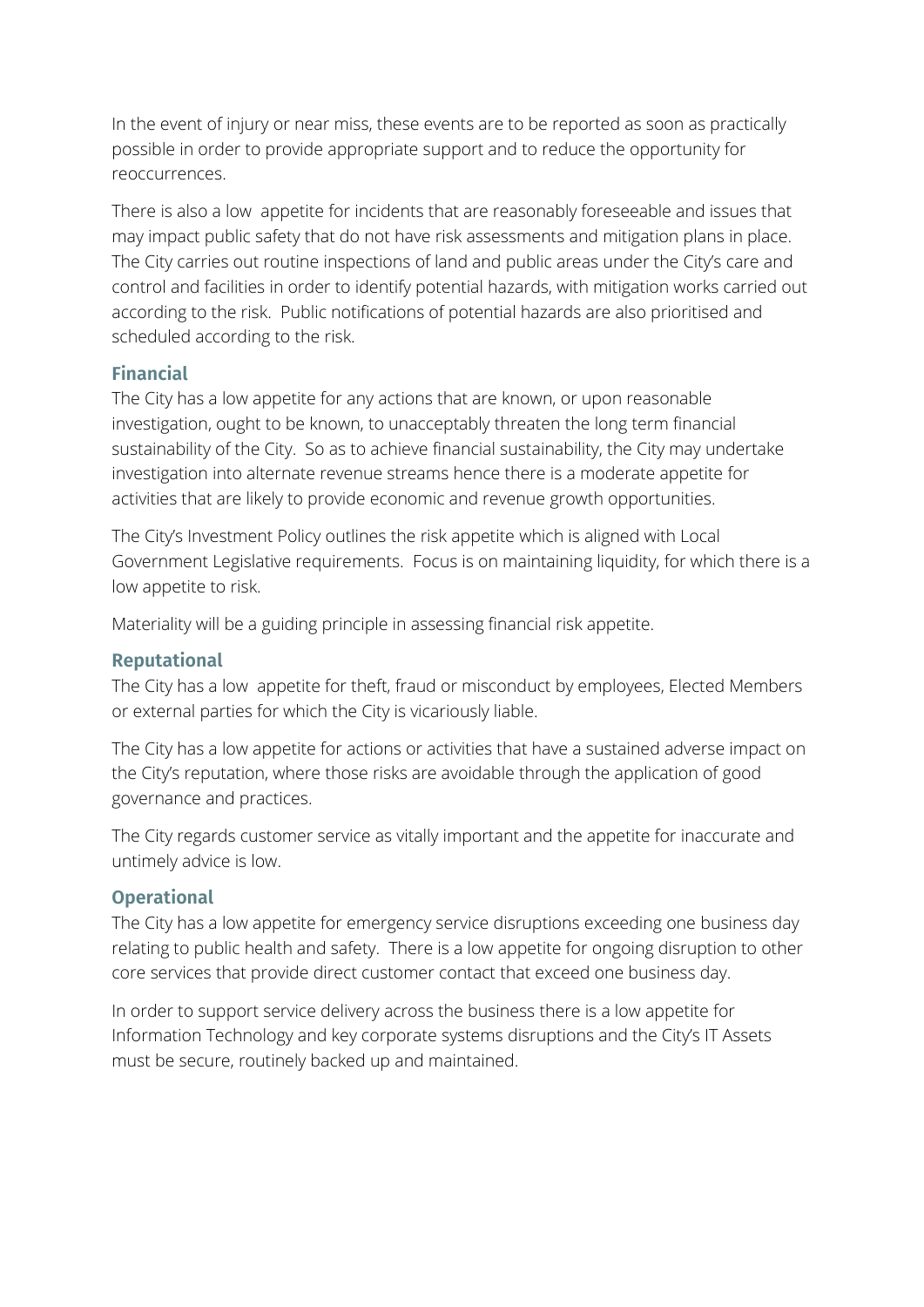#### **Environmental**

The City operates within a diverse and complex natural environment. Maintaining its natural environment and focusing on long term sustainability is key focus for the City.

As such the City has a low appetite for unauthorised activities that are known, or ought to be known to result in degradation of the natural environment.

The natural environment within the City of Kalamunda presents a significant bushfire risk to the City. The City has a low appetite for inadequacies relating to natural hazard risk mitigation under its direct control and a medium appetite where risk is impacted by third parties and accordingly will seek to ensure proactive mitigation in all such risks in coordination with relevant state government agencies.

The City has a low appetite for ineffective contaminated site management.

#### **Compliance**

The City is subject to a number of statutory and regulatory obligations and there is a low appetite for deliberate unlawful actions by Employees or Elected Members.

The City is reliant on a combination of policies, procedures and processes to maintain compliance. There is a low appetite for minor and unintentional breaches, or activities that may result in non-compliance by the City Employees or Elected Members.

The City has a low appetite for project cost or time variances exceeding 10%.

#### **Project Delivery**

The City has a low appetite for variations for significant or high risk projects that exceed 10% of cost or time and has a medium appetite to variations for other projects.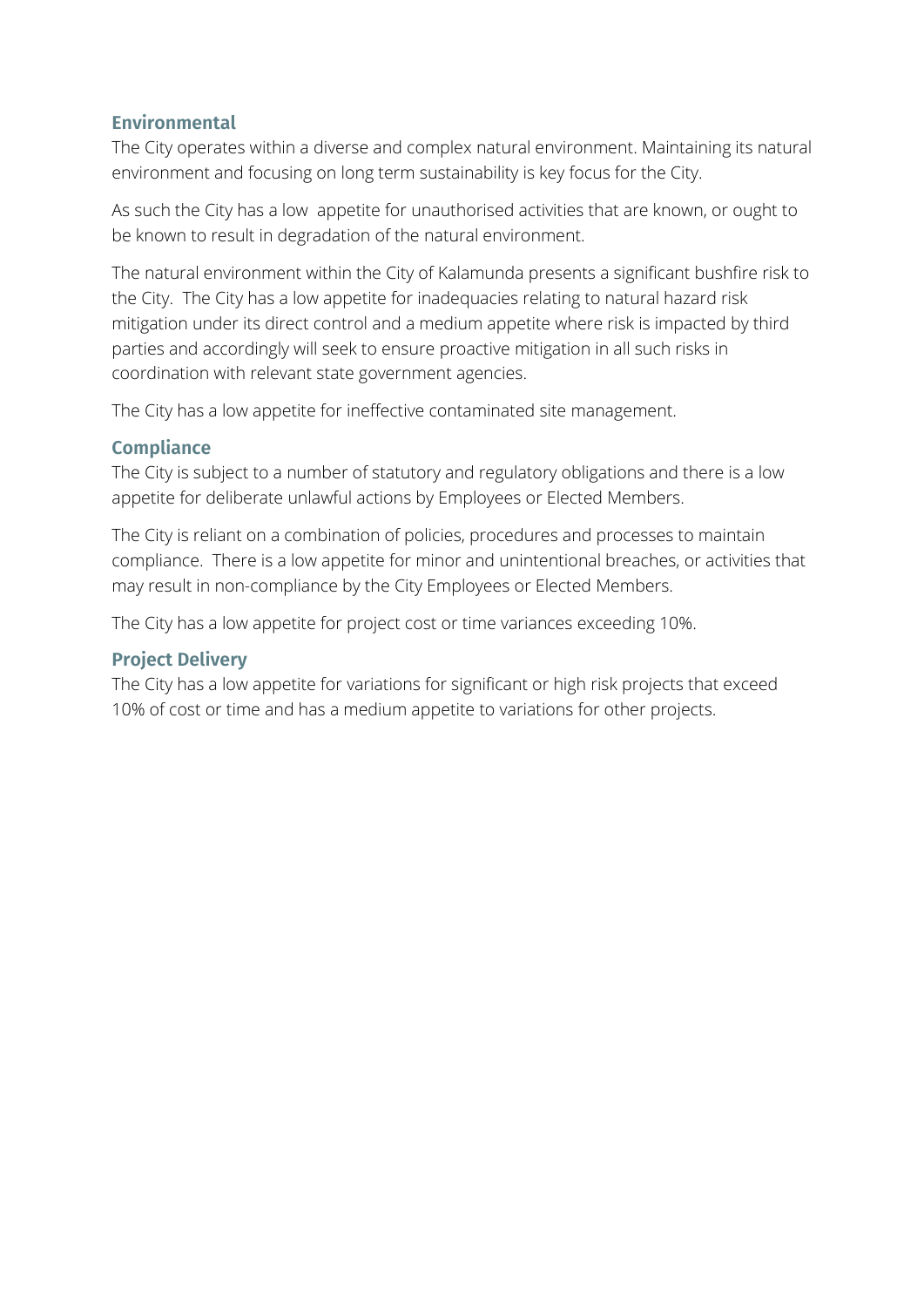## **RISK APPETITE SUMMARY**

| <b>Risk Appetite Range</b>        | Low Appetite                                                                                               | Moderate Appetite                                                                             | High Appetite                                                                                                                                          |
|-----------------------------------|------------------------------------------------------------------------------------------------------------|-----------------------------------------------------------------------------------------------|--------------------------------------------------------------------------------------------------------------------------------------------------------|
|                                   |                                                                                                            |                                                                                               |                                                                                                                                                        |
|                                   |                                                                                                            |                                                                                               |                                                                                                                                                        |
| Approach to Risk                  | Accept as little risk as<br>possible and take a<br>cautious approach<br>towards risk                       | Balanced and<br>Informed approach to<br>risk taking                                           | A more aggressive<br>approach for<br>increased benefit or to<br>achieve a key Strategic<br>Outcome                                                     |
|                                   |                                                                                                            |                                                                                               |                                                                                                                                                        |
| <b>Risk Category</b><br>Financial | Activities that impact<br>financial liquidity                                                              | Activities with a low<br>value                                                                | Activities with a low value<br>that are likely to provide<br>economic or revenue<br>growth opportunities                                               |
| Health & Safety                   | Office based staff<br>undertaking high risk<br>activities subject to<br>proper controls being in<br>place. | 'Outside' staff<br>undertaking manual<br>labour / plant                                       | Outside staff<br>undertaking labour and<br>plant activity subject to<br>proper controls being in<br>place.                                             |
| Reputation                        | Activities that impact a<br>large part of community                                                        | Activities that impact a<br>small number of the<br>community and are for<br>the greater good. | Activities that impact one<br>small group with overall<br>benefits that far<br>outweigh the pain                                                       |
| Operation                         | Activities that result in<br>ongoing disruption to<br>core services                                        | Activities that result in<br>disruption to a small<br>number of services.                     | Time limited service<br>disruption that will<br>enable improved<br>delivery of services to<br>the Community in the<br>future                           |
| Environmental                     | Inadequate<br>Environmental<br>Management hazard risk<br>mitigation                                        | Activities that may result<br>in minor environmental<br>impacts                               | Activities that have<br>environmental state and<br>federal approvals and<br>that will enable<br>improved<br>services/amenity to the<br>wider community |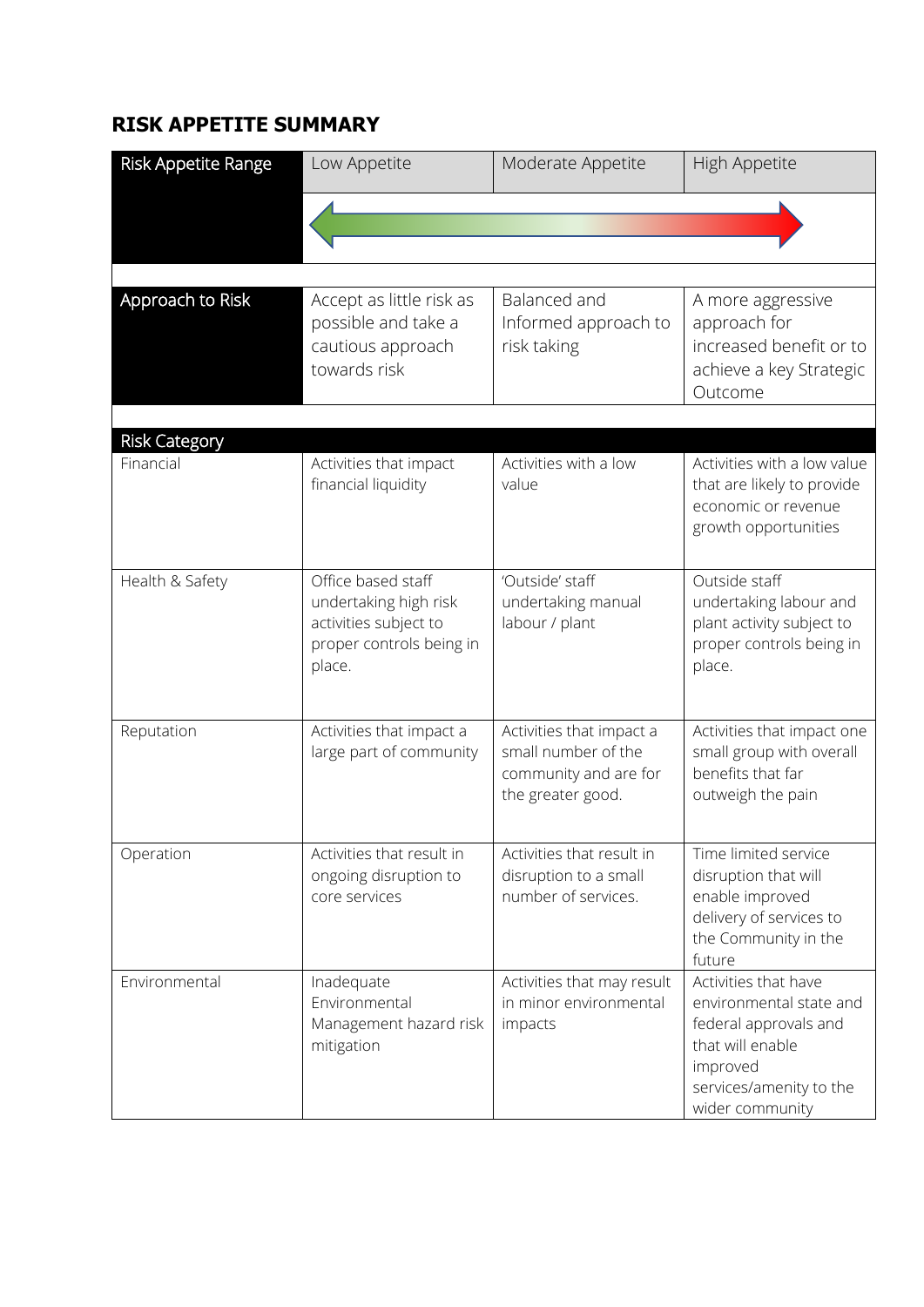| Compliance | Minor un-intentional<br>breaches of legislation             | Moderate unintentional<br>breaches of policy or<br>procedures | Significant unintentional<br>breaches of process that<br>occur in an emergency<br>situation |
|------------|-------------------------------------------------------------|---------------------------------------------------------------|---------------------------------------------------------------------------------------------|
| Project    | Activities that result in<br>10% cost or time<br>variations | Small, Low Profile<br>Changes                                 | Innovation, ongoing<br>community benefit<br>shared across other<br>partners                 |